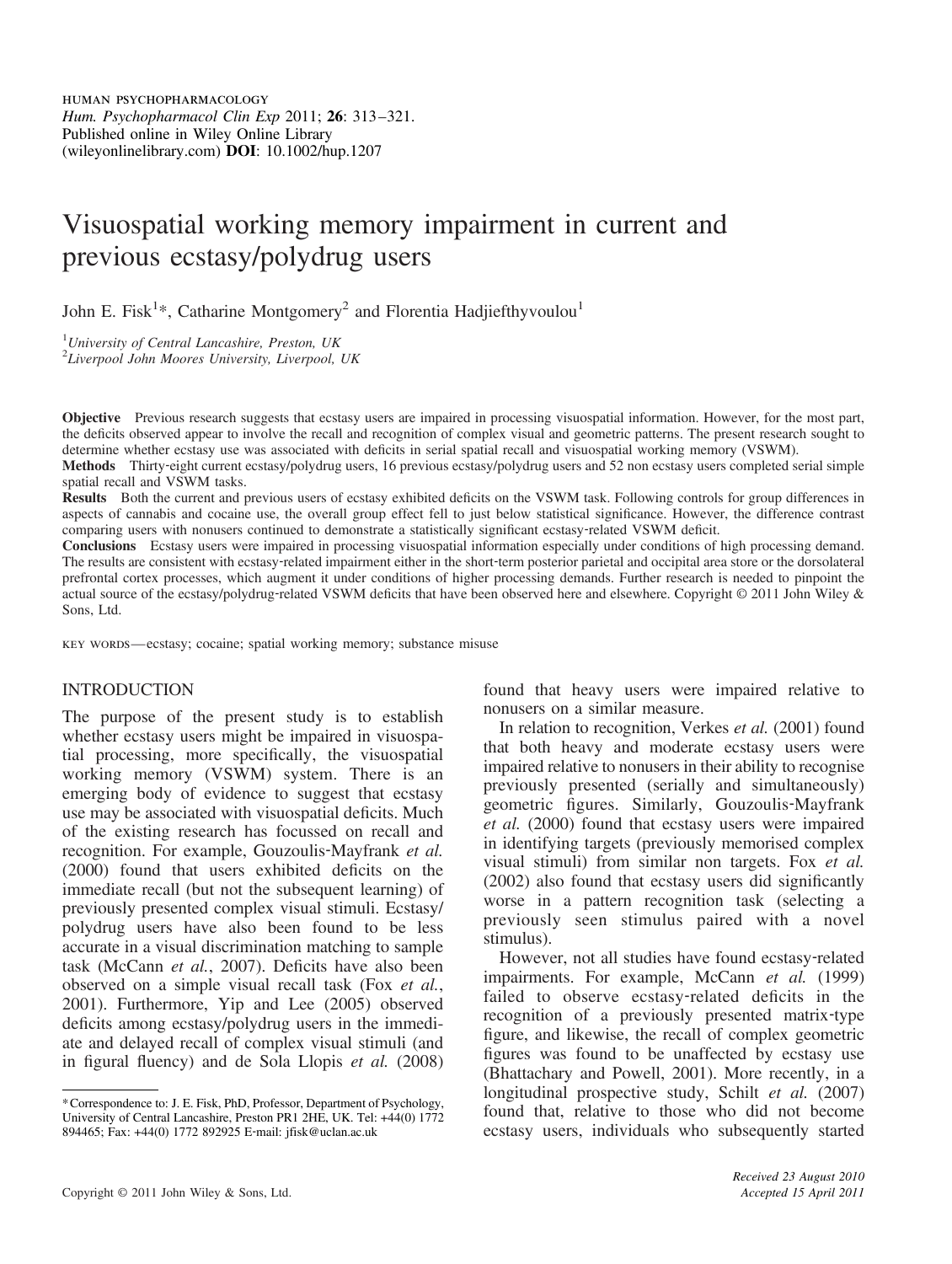using ecstasy were unimpaired in the immediate and delayed recall and learning of complex figures. Similarly, Bedi and Redman (2008) found that individual differences on the combined copying, immediate and delayed recall scores of the Rey Complex Figures test were unrelated to any aspect of ecstasy or other illicit drug use, and Halpern et al. (2004) also failed to observe ecstasy‐related deficits on the same measure. Finally, Rodgers (2000) found that ecstasy users were unimpaired on a measure of immediate visual memory (a composite based on the recognition of abstract designs, the reproduction of simple geometric figures and visual associative learning: pairing colours with abstract line drawings). Thus, to summarise, the evidence for ecstasy‐related deficits in the recall and recognition of visual stimuli is mixed.

Aside from the possibility of deficits in recall and recognition, a number of studies have focussed on more prefrontal tasks that utilise executive resources. Here again, there is a degree of ambiguity in the results. In relation to the ability to mentally rotate objects, McCann et al. (1999) and Schilt et al. (2007) failed to observe ecstasy-related deficits although in a later study, McCann et al. (2007) did observe ecstasy‐ related impairments in mental rotation. Furthermore, utilising a spatial working memory (SWM) task in which participants search for tokens hidden in a computer‐generated array of spatial locations, (boxes), Fox *et al.* (2002) found that ecstasy users produced more errors (by returning to a box where a previous token was hidden or looking repeatedly in the same empty box for a concealed token in a single trial). Furthermore, performance was especially impaired on the more difficult trials with more boxes. Using the same measure, Semple *et al.* (1999) found that although users did not differ significantly from nonusers (which the authors attributed to limited statistical power), there was a significant association between lifetime ecstasy use and the number of errors on the task. Aside from SWM, in their study, Fox et al. (2002) found that although visuospatial associative learning (pairing complex abstract stimuli with specific spatial locations) was unimpaired, there was in fact a trend whereby ecstasy users performed worse at the more difficult levels (Fox *et al.*, 2002).

The Corsi blocks procedure is a long-standing paradigm used for assessing an individual's simple spatial span. Results have been inconsistent in relation to ecstasy use with deficits among users being identified by Verkes et al. (2001) and Hanson and Luciana (2010). However, ecstasy users in Gouzoulis‐Mayfrank et al.'s (2000) study did not show impairment on this measure. More interestingly, backward spatial span is believed to rely more heavily on prefrontal executive resources, and a number of studies have tested ecstasy users on this measure. For example, although heavy users (but not light users) were significantly impaired on backward span, this was no longer significant following controls for a family history of substance abuse (Halpern *et al.*, 2004). However, in the longitudinal study of de Sola Llopis et al. (2008), ecstasy users were worse on the backward span measure, and although the difference only approached significance at baseline, linear mixed models analysis for the longitudinal aspect over 0–24 months showed that ecstasy users exhibited a significant backward span deficit. More recently, Hanson and Luciana (2010) compared polydrug users with non drug controls and found that the former group were impaired on an SWM measure but that the level of ecstasy use was unrelated to the magnitude of the impairment.

There is some evidence therefore of the effects of ecstasy use on visual processing. However, previous research has tended to focus on recall and recognition of visual stimuli, which presumably recruit occipital and medial temporal resources rather than prefrontal processes. Furthermore, the tests of VSWM that have previously been used have generally not captured the full range of processes that have been explored in the verbal domain. For example, VSWM involves not only the maintenance of static visual stimuli but also the processing of dynamic sequential spatial information and manipulating the contents of temporary visual stores. Neuroimaging (functional magnetic resonance imaging) research suggests that the maintenance aspects are supported by a limited capacity store in the posterior parietal and occipital cortices with the incremental processing component loading on more anterior locations in the prefrontal cortex (Martin et al., 2008). In previous research from our own laboratory (Wareing et al., 2004, 2005), we demonstrated that although ecstasy/polydrug users performed similarly to non ecstasy users on simple span tasks, that is, recalling a sequence of spatial locations, when a processing component was added, in which participants were required to make a visual judgement while simultaneously maintaining a sequence of spatial locations, an ecstasy/polydrug-related deficit was apparent. Furthermore, it is noteworthy that this deficit persisted in previous users of the drug. However, these studies suffered from a number of limitations. First, the spatial stimuli were displayed in a matrix arrangement. This has been shown to facilitate verbal recoding (Brown et al., 2006), leaving open the question on whether the deficits that were observed were actually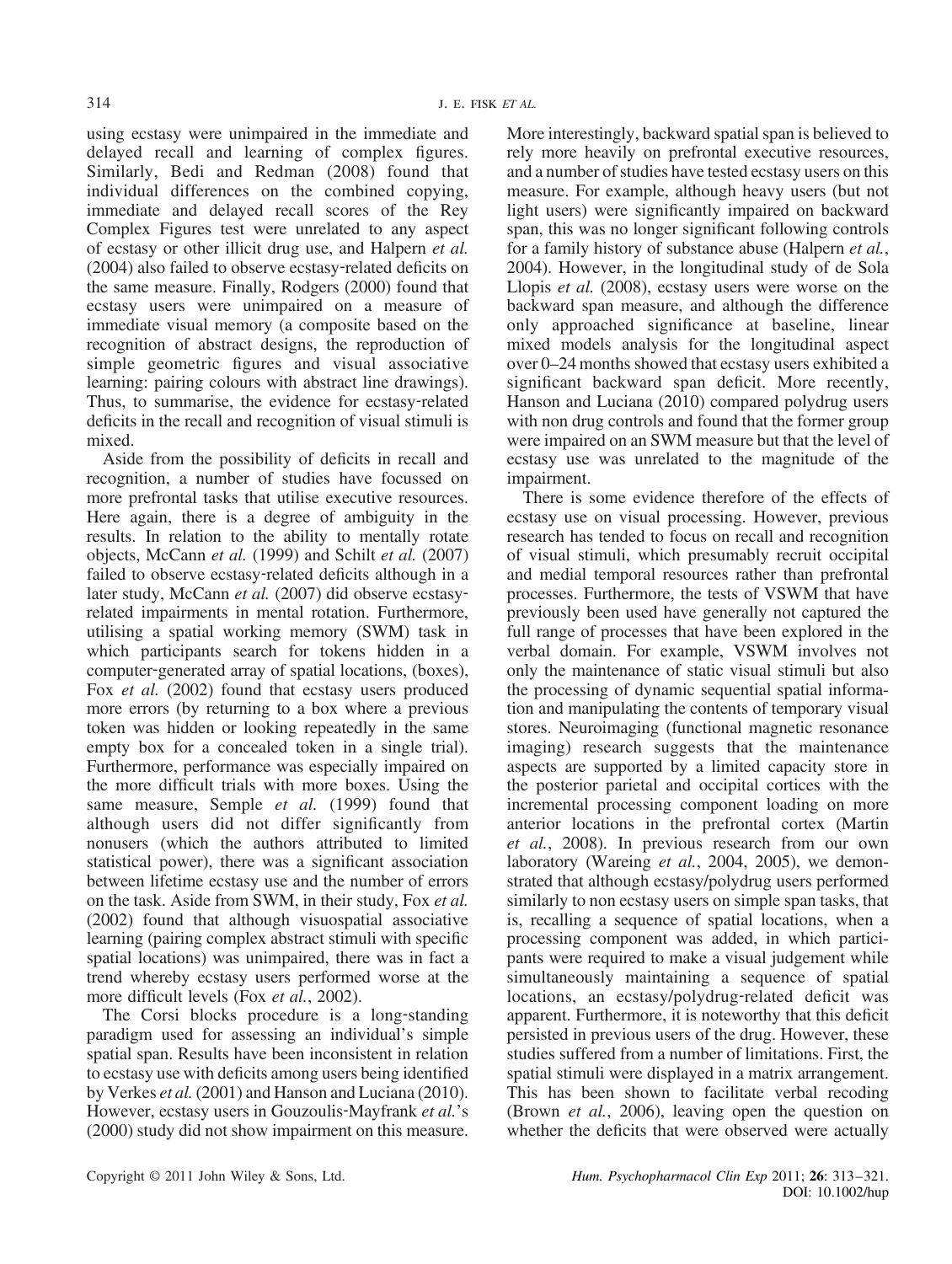visuospatial in nature. Second, it has also been shown that matrix displays allow the utilisation of structural information from long-term memory, for example, visuospatial templates (Dean et al., 2008); thus, the deficits observed might have reflected group differences in the ability to retrieve this information.

The present study utilises an SWM measure that is an analogue of the verbal working memory measures that have been developed such as operation span (Miyake et al., 2000). Like operation span, it requires the retention of serial‐order information, and it includes a secondary processing task. It also relates to existing measures of serial spatial memory in that it uses a Corsi-type irregular display. Thus, participants are required to maintain a spatial sequence of increasing length while simultaneously performing a visual discrimination task. Using the same measure, Fisk and co-workers have previously demonstrated an SWM deficit among adults with dyslexia and among older adults (Fisk, 2004; Smith‐Spark and Fisk, 2007). In the present study, ecstasy/polydrug users are predicted to exhibit a deficit specifically on the SWM measure with simple spatial span expected to reveal no drug-related deficits. Thus, an interaction is predicted between user group and SWM processing demands (simple span = low demand; SWM task = high demand). This expectation will be tested in a mixed analysis of variance design. The deficit is predicted to be present in both current and former ecstasy/polydrug users compared with nonusers, and the two user groups are expected to perform similarly.

## **METHOD**

#### Participants

Thirty-eight current ecstasy/polydrug users (men  $= 19$ , women  $= 19$ ), 16 previous ecstasy/polydrug users who had not used ecstasy for at least 6 months (men = 1, women = 15) and 52 non ecstasy users (men =  $8$ , women  $= 44$ ) took part in this investigation. The participants were recruited via direct approach to university students and via the snowball technique, that is, word‐of‐mouth referral (Solowij et al., 1992). Individuals with a medical diagnosis of drug dependence or those injecting illicit drugs were excluded from the study. Current pattern and history of drug use for the three groups is displayed in Table 1. For current ecstasy/polydrug users, median period of abstinence was 40, 2, 3 and 2.5 weeks for amphetamine, cannabis, cocaine and ecstasy, respectively. For previous ecstasy/ polydrug, the equivalent abstinence figures were 260, 28, 12 and 60 weeks for amphetamine, cannabis, cocaine and ecstasy, respectively. For non ecstasy

users, the median period of abstinence was 24 and 8 weeks for cannabis and cocaine, respectively.

Inspection of Table 2 reveals that the three groups were similar in terms of average age and years of education. Overall group differences were statistically significant for the Ravens (IO) measure,  $p < 0.05$ ; and for alcohol,  $p < 0.01$ ; and tobacco consumption,  $p < 0.05$ . Difference contrasts revealed that nonusers consumed significantly less alcohol and tobacco compared with ecstasy/polydrug users,  $p < 0.05$  in both cases. On the Ravens measure, current users scored significantly higher than previous users, and they also smoked significantly fewer cigarettes per day,  $p < 0.01$ . Compared with current users, previous users had fewer years of education and consumed fewer units of alcohol although these differences only approached statistical significance.

#### **Materials**

The prior history of illicit drug consumption was assessed using a background drug‐use questionnaire that has been used extensively in previous research from our laboratory (e.g. Fisk et al., 2005). These data were used to estimate the total lifetime use for each drug (e.g. ecstasy, cannabis, amphetamines, cocaine). Period of abstinence, frequency of use and recent use (in the previous 10 and 30 days) were also assessed. Fluid intelligence was measured via Raven's Progressive Matrices (Raven *et al.*, 1998), and the number of years of education, the participant's age and gender and their current use of cigarettes and alcohol were recorded.

Spatial working memory span. The test was developed by Fisk (2004) as a measure of VSWM and has been used subsequently for this purpose (e.g. Smith‐Spark and Fisk, 2007). Twelve Corsi‐style boxes appear on a PC monitor, in a random array, with a line running horizontally across the middle of the screen so that there is an even distribution of six boxes in each half of the screen. Five of the boxes are highlighted for 3 s, four of which contain Xs and one of which contains Os. First, the participants were required to indicate whether there were more highlighted boxes in the top half or the bottom half of the screen by pointing to one of two boxes positioned, respectively, in the top right hand corner and the bottom right hand corner. In addition, the participants were asked to remember the location of the box that was highlighted with Os and after the Corsistyle pattern was removed, to record the position of the 'O' cell in an answer booklet. They did this by writing the number 1 in the appropriate location. There were three trials of this type, after which, the number of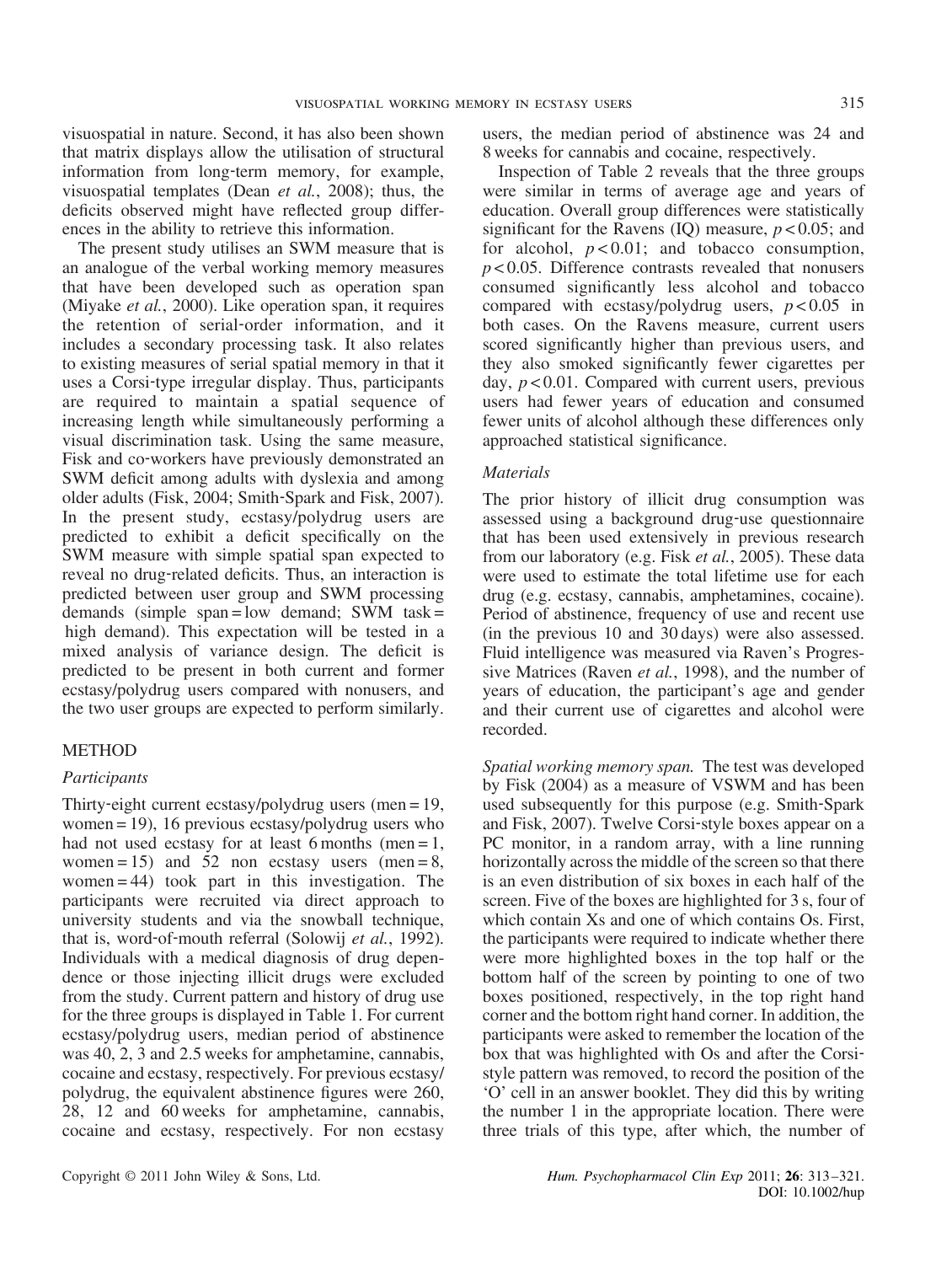| Table 1. | Indicators of drug use for ecstasy users and nonusers |  |  |  |  |  |  |  |  |  |
|----------|-------------------------------------------------------|--|--|--|--|--|--|--|--|--|
|----------|-------------------------------------------------------|--|--|--|--|--|--|--|--|--|

|                                              |         | Current users            |                  |                   | Previous users |                          | Non ecstasy users        |           |                  |
|----------------------------------------------|---------|--------------------------|------------------|-------------------|----------------|--------------------------|--------------------------|-----------|------------------|
|                                              | Mean    | <b>SD</b>                | $\boldsymbol{n}$ | Mean              | <b>SD</b>      | $\boldsymbol{n}$         | Mean                     | <b>SD</b> | $\boldsymbol{n}$ |
| Lifetime dose                                |         |                          |                  |                   |                |                          |                          |           |                  |
| Amphetamine (g)                              | 95.50   | 124.74                   | 12               | 469.33            | 410.47         | 3                        |                          |           |                  |
| Cannabis (joints)                            | 3009.15 | 4465.89                  | 33               | 2321.85           | 4173.90        | 13                       | 145.44                   | 270.53    | 17               |
| Cocaine (lines)                              | 1347.84 | 1836.88                  | 25               | 366.22            | 505.20         | 9                        | 763.50                   | 1175.96   | $\overline{4}$   |
| Ecstasy (tablets)                            | 699.71  | 1288.82                  | 38               | 161.13            | 268.59         | 16                       |                          |           |                  |
| Use in previous 30 days                      |         |                          |                  |                   |                |                          |                          |           |                  |
| Amphetamine (g)                              | 0.50    | 1.17                     | 12               | $\boldsymbol{0}$  | $\theta$       | 3                        | -                        |           |                  |
| Cannabis (joints)                            | 18.95   | 45.44                    | 33               | 2.54              | 6.81           | 13                       | 4.12                     | 13.55     | 17               |
| Cocaine (lines)                              | 10.60   | 14.22                    | 25               | 4.44              | 10.67          | 9                        | 2.00                     | 4.00      | $\overline{4}$   |
| Ecstasy (tablets)                            | 6.11    | 12.49                    | 38               | $\boldsymbol{0}$  | $\theta$       | 16                       |                          |           |                  |
| Use in previous $10 \text{ days}^{\text{a}}$ |         |                          |                  |                   |                |                          |                          |           |                  |
| Amphetamine $(g)$                            | 1.00    | $\overline{\phantom{0}}$ |                  | $\qquad \qquad -$ |                | -                        | $\overline{\phantom{0}}$ |           |                  |
| Cannabis (joints)                            | 3.33    | 3.60                     | 18               | 1.50              | 0.71           | $\mathfrak{2}$           | 5.00                     | 1.41      | $\overline{c}$   |
| Cocaine (lines)                              | 16.83   | 12.27                    | 6                | 8.00              | 0.00           | $\mathfrak{2}$           | 16.00                    |           |                  |
| Ecstasy (tablets)                            | 1.43    | 0.53                     | $\overline{7}$   |                   |                | $\overline{\phantom{0}}$ | $\overline{\phantom{0}}$ |           |                  |
| Frequency of use (times per week)            |         |                          |                  |                   |                |                          |                          |           |                  |
| Amphetamine                                  | 0.12    | 0.29                     | 12               | $\Omega$          | $\Omega$       | 4                        |                          |           |                  |
| Cannabis                                     | 1.11    | 1.88                     | 33               | 0.33              | 0.85           | 13                       | 0.53                     | 1.26      | 17               |
| Cocaine                                      | 0.41    | 0.49                     | 25               | 0.28              | 0.39           | 8                        | 0.58                     | 0.49      | $\overline{4}$   |
| Ecstasy                                      | 0.38    | 0.49                     | 38               | 0.02              | 0.06           | 16                       |                          |           |                  |
| Weeks since last use                         |         |                          |                  |                   |                |                          |                          |           |                  |
| Amphetamine                                  | 78.30   | 114.37                   | 15               | 346.67            | 150.11         | 3                        |                          |           |                  |
| Cannabis                                     | 28.20   | 76.39                    | 33               | 59.66             | 76.96          | 12                       | 91.44                    | 141.87    | 18               |
| Cocaine                                      | 17.55   | 54.81                    | 32               | 28.75             | 35.31          | 9                        | 7.11                     | 5.92      | 5                |
| Ecstasy                                      | 5.47    | 6.73                     | 38               | 114.44            | 99.99          | 16                       |                          |           |                  |
| Alcohol (units per week)                     | 18.30   | 12.64                    | 38               | 12.53             | 9.46           | 15                       | 9.58                     | 9.49      | 48               |
| Tobacco (cigarettes per day)                 | 6.88    | 4.81                     | 16               | 16.14             | 11.65          | 7                        | 6.25                     | 5.88      | 12               |

<sup>a</sup>Data relate to only those individuals actually using within the previous 10 days.

SD, standard deviation.

Table 2. Average age, intelligence, years of education for ecstasy user and nonusers

|                                                                                                    | Current users |               | Previous users |                                      | Non ecstasy users |                |                         |                      |                  |                    |                   |                                                   |
|----------------------------------------------------------------------------------------------------|---------------|---------------|----------------|--------------------------------------|-------------------|----------------|-------------------------|----------------------|------------------|--------------------|-------------------|---------------------------------------------------|
|                                                                                                    | Mean          | SD.           | $\mathfrak{n}$ | Mean                                 | SD.               | $\overline{n}$ | Mean                    | SD.                  | $\boldsymbol{n}$ |                    |                   | Group Nonuser versus user Current versus previous |
| Age (years)<br>Intelligence (Ravens, max = 60) $45.76$ 8.34 37 40.31 12.44 16<br>Education (years) |               | 15.58 2.40 38 |                | 21.45 2.53 38 22.25 4.73 16<br>14.38 | 3.93              | -16            | 20.92<br>46.21<br>15.65 | 2.91<br>7.07<br>1.51 | 52<br>52         | ns<br>< 0.05<br>ns | ns<br>0.070<br>ns | ns<br>< 0.05<br>0.088                             |

SD, standard deviation.

consecutive Corsi displays increased to two, each one containing 12 boxes in the same spatial arrangement, five of which were highlighted. As each display was presented, the participant was required to point to the top or bottom according to where the majority of boxes were located. The participant was also required to remember the location of the 'O' cell in each Corsi display and after the displays were removed to indicate the locations in the answer book by writing in the appropriate locations the number 1 for the 'O' cell from the first display and the number 2 for the 'O' cell from the second display. As the task proceeded, the number of Corsi displays presented consecutively increased by

one every three trials. After each display, the participant completed the pointing task, and after all the displays in that particular trial had been presented, the participant recorded the position of the 'O'‐filled cells in order in the answer book by writing 1, 2, 3 and so forth. In total, there were six levels to the task with the number of Corsi displays presented in a trial gradually increasing from one to six. In order to achieve a particular level, the participant was required to be correct in at least two of the three trials. The response was deemed to be correct if the locations of the 'O'‐filled cells, and their serial order were successfully recalled, and the pointing component of the task had been completed correctly.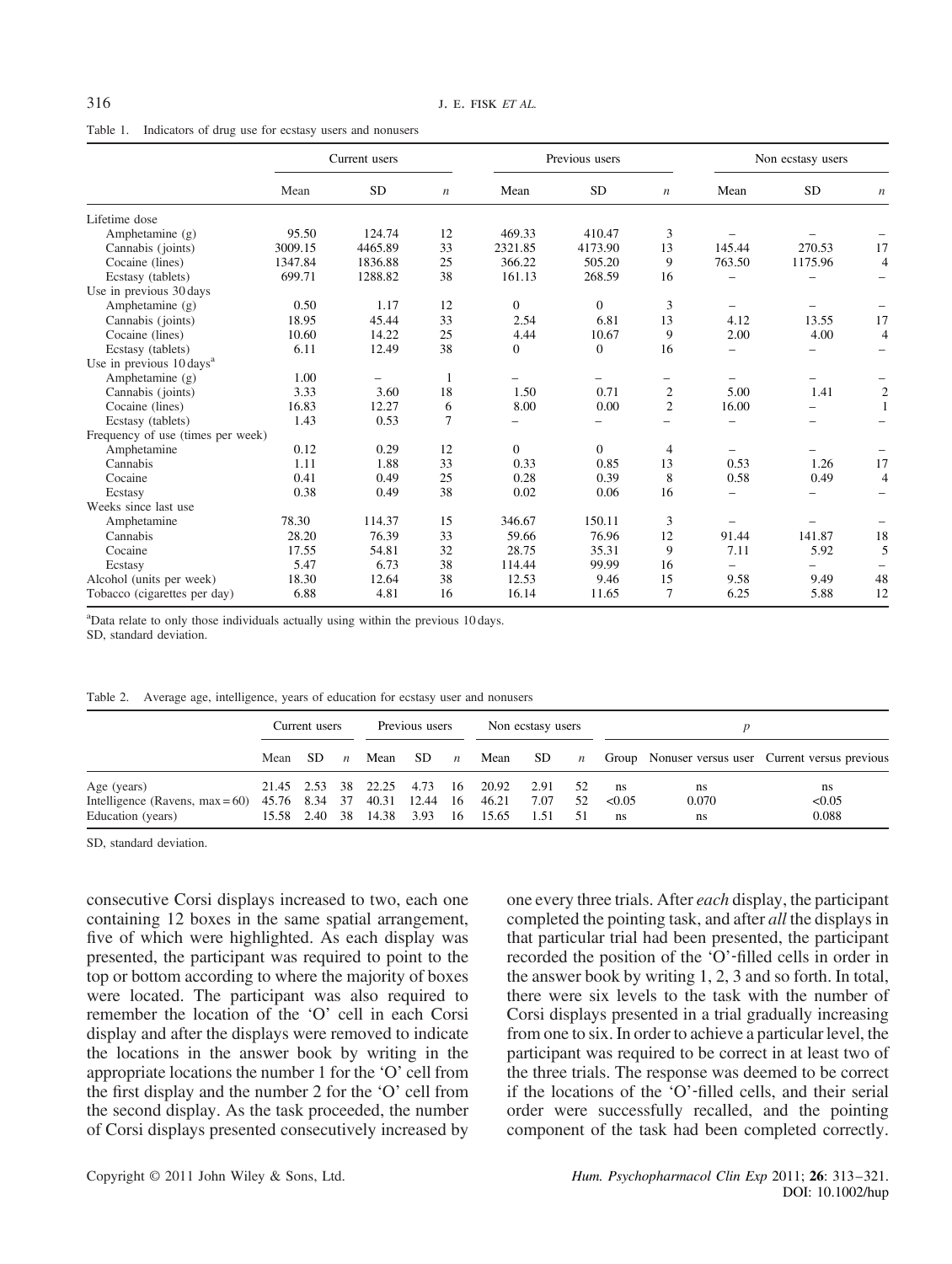The maximum level that was achieved was defined as the participant's SWM span.

Simple spatial span. The participants were presented with a random pattern consisting of 12 blank squares arranged in a Corsi‐type fashion on a computer monitor. On each trial, a certain number of squares would be highlighted (filled with Xs) in sequence each for 2 s. As each new square was highlighted, the previous one went blank. The participants then attempted to recall the position of each of the squares so highlighted. They did this by indicating the positions of the squares and the order in which they were filled in an answer book provided for this purpose. For the first three trials, only one position was highlighted. Subsequently, for each block of three trials, the number of positions highlighted increased by one. Thus, there were three trails with two positions, three trails with three positions, three trials with four positions and so forth. The participant proceeded to the next level until he or she failed to recall the positions on at least two out of three trials. The participants' simple spatial span was the maximum level achieved.

#### Procedure

The participants were informed of the general purpose of the experiment and their right to withdraw any time. Informed consent was obtained verbally, after which, the drug‐use questionnaire was administered first, followed by the Raven's Progressive Matrices intelligence test and the age/education questionnaire. Next, the simple spatial span task was administered, after which, participants completed a practice version of the SWM task. This consisted of three trials at level one, followed by three trials at level two. After this, the full version of the SWM task was administered. The participants were fully debriefed, paid 20 UK pounds in Tesco store vouchers and given drug education leaflets. The University of Central Lancashire's Ethics Committee approved the study, which conforms to the ethical guidelines of the British Psychological Society and the Declaration of Helsinki (as amended in Seoul in  $2008$ )<sup>1</sup>.

#### Design and statistics

A mixed design was employed with drug users as the between-participants factor (current, previous and non ecstasy user) and processing demands as the within‐ participants factor (simple spatial versus SWM). This was followed by a series of analyses of covariance with SWM as the dependent variable, drug user as the between participants independent variable and various other variables introduced as covariates. Differences between the groups were investigated through difference (reverse Helmert) contrast analyses in which nonusers were compared with all ecstasy/polydrug users and current ecstasy/polydrug users with previous ecstasy/polydrug users.

#### RESULTS

#### Spatial span and spatial working memory

The main analysis with processing demands (simple spatial versus SWM) within participants, and user group (current, previous and non ecstasy user) between participants, revealed a significant main effect of processing demands with lower span scores evident under conditions of high demand,  $F_{(1,103)} = 41.22$ ,  $p < 0.001$ . The overall group effect was also statistically significant,  $F_{(2,103)} = 3.80, p < 0.05$ . Difference contrasts revealed that nonusers scored significantly higher than the combined user groups,  $p < 0.01$ , whereas current and previous users did not differ significantly from each other,  $p > 0.05$ . As predicted, the interaction between working memory processing demands and user group was statistically significant,  $F_{(2,103)} = 3.32$ ,  $p < 0.05$ . Inspection of Figure 1 and Table 3 reveals that, as anticipated, the relative impairment among users was most evident under conditions of high working memory processing demands. In order to explore the basis of the interaction, a between‐participant analysis of variance



Figure 1. Simple spatial and spatial working memory span

 $<sup>1</sup>$  In order to address the concerns of the illicit drug users within our sample</sup> in relation to protecting their identity and anonymity, consent was obtained verbally rather than in writing.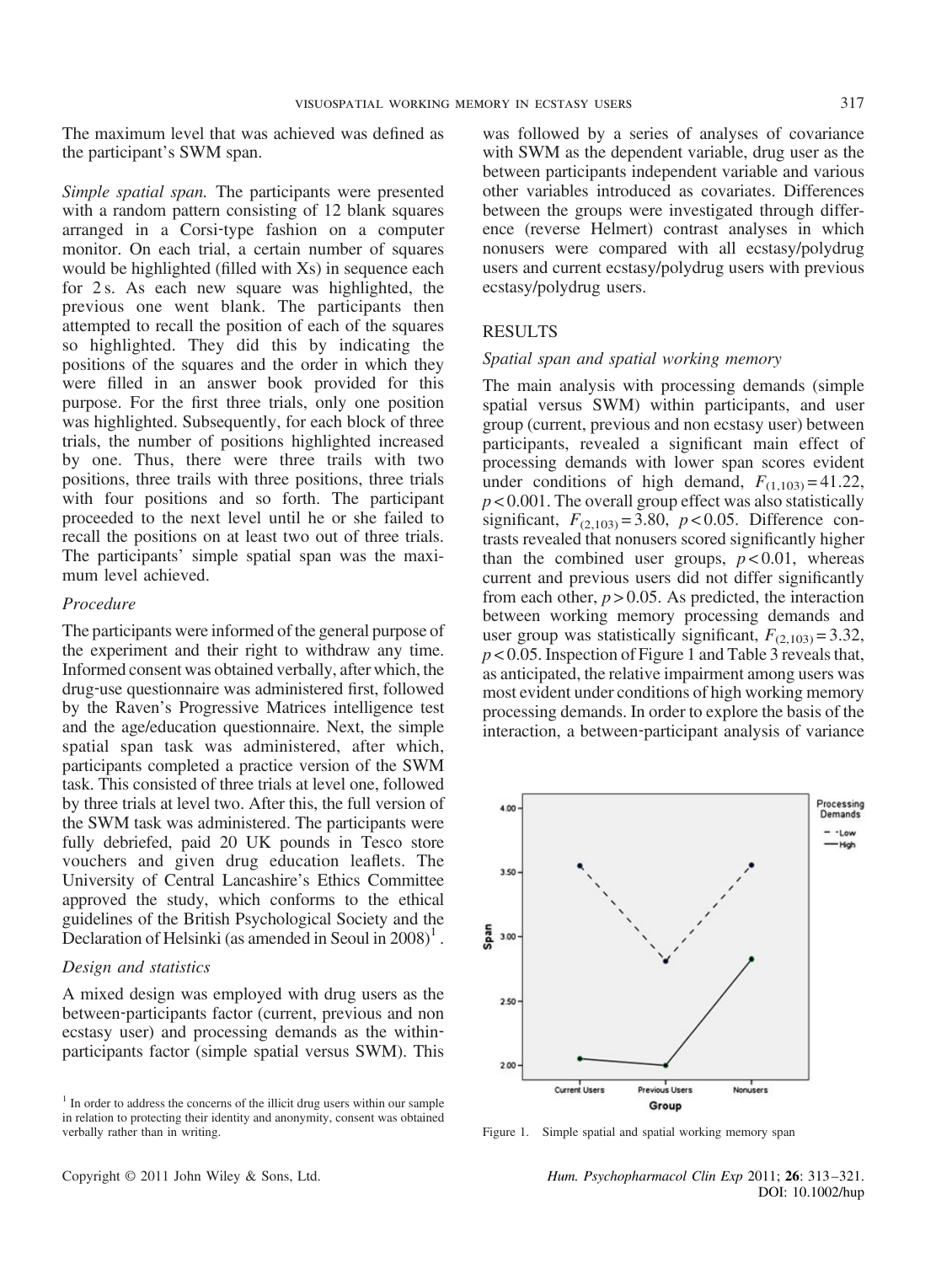318 j. e. fisk ET AL.

|                                        | Current users |         | Previous users   |                           |                    | Non ecstasy users |              |              |                  |                 |              |                                                   |
|----------------------------------------|---------------|---------|------------------|---------------------------|--------------------|-------------------|--------------|--------------|------------------|-----------------|--------------|---------------------------------------------------|
|                                        | Mean          | SD.     | $\boldsymbol{n}$ | Mean                      | SD.                | $\overline{n}$    | Mean         | SD.          | $\boldsymbol{n}$ |                 |              | Group Nonuser versus user Current versus previous |
| Spatial span<br>Spatial working memory | 3.55          | 1.03 38 |                  | 2.81<br>2.05 1.41 38 2.00 | 1.64 16<br>1.46 16 |                   | 3.56<br>2.83 | 1.11<br>1.34 | -52<br>52        | 0.071<br>< 0.05 | ns<br>< 0.01 | < 0.05<br>ns                                      |

Table 3. Simple spatial and spatial working memory scores for ecstasy user and nonusers

SD, standard deviation.

was conducted, with the SWM scores as the dependent variable. The overall effect of group was statistically significant,  $F_{(2,103)} = 4.32$ ,  $p < 0.05$ , and as predicted, difference contrasts revealed that nonusers achieved higher SWM scores than the combined current and previous user groups,  $p < 0.01$ , which in turn did not differ significantly from each other,  $p > 0.05$ . No group difference had been predicted for the simple spatial span scores. However, the main effect of group did in fact approach statistical significance,  $F_{(2,103)} = 2.71$ ,  $p = 0.071$ , and Tukey's post hoc test revealed that the difference between previous users and the other two groups approached statistical significance,  $p = 0.093$  for previous versus current and  $p = 0.073$  for previous versus nonusers. In both cases, previous users had lower simple span scores.

# Statistical control for IQ, weekly alcohol and daily cigarette consumption

The groups differed significantly on the IQ, alcohol and cigarette measures, and these were in turn correlated with SWM ( $p < 0.05$  for IQ and cigarettes and  $p = 0.055$  for alcohol). An analysis of covariance (ANCOVA) was conducted with group between‐ participants, the SWM score as the dependent variable, and with IQ, alcohol and cigarette measures entered as covariates. The overall group effect remained statistically significant,  $F_{(2,94)} = 5.16$ ,  $p < 0.01$ , and furthermore, difference contrasts continued to show that nonusers achieved significantly higher scores than the combined current and previous user groups,  $p < 0.01$ , which in turn did not differ significantly from each other,  $p > 0.05$ . As covariates, the IQ and alcohol measures accounted for statistically significant variance in the SWM scores with F values of 4.17,  $p < 0.05$  and 10.58,  $p < 0.01$ , respectively on 1,94 degrees of freedom. Daily cigarette consumption also approached significance as a covariate,  $F_{(1,94)} = 3.20$ ,  $p = 0.077$ .

Unexpectedly, previous users exhibited a degree of impairment on the simple span measure. Furthermore, IQ and alcohol consumption were significantly correlated with simple span,  $p < 0.001$  and  $p < 0.05$ , respectively. Therefore, ANCOVA was conducted with group between-participants, the simple spatial span score as the dependent variable, and with alcohol consumption and IQ entered as covariates. The overall group effect no longer approached significance F  $(2.95) = 1.65$ ,  $p > 0.05$ . As covariates, the IQ and alcohol measures accounted for statistically significant variance in the simple spatial span scores with  $F$  values of 20.19,  $p < 0.001$  and 4.85,  $p < 0.05$ , respectively on 1,95 degrees of freedom. Thus, it appears that the difference observed between previous users and the other two groups was substantially attributable to group differences in IQ and alcohol consumption.

## Statistical control for aspects of cannabis and cocaine use

In order to evaluate the extent to which cannabis or cocaine use might have been responsible for the ecstasy/polydrug‐related SWM deficits noted earlier, ANCOVA was again conducted with group between‐ participants and the SWM score as the dependent variable. The current frequency of cocaine use and the total lifetime use for both cannabis and cocaine were found to be significantly correlated with SWM,  $p < 0.05$  in all cases, and were entered as covariates. The overall group effect approached statistical significance,  $F_{(2,85)} = 2.59$ ,  $p = 0.081$ , and the difference contrasts continued to show that nonusers achieved significantly higher scores than the combined current and previous user groups,  $p < 0.05$ , which in turn did not differ significantly from each other,  $p > 0.05$ .

# DISCUSSION

The present results demonstrate that both current and previous ecstasy users exhibit impairments in VSWM performance. The present study's focus on dynamic visuospatial processing is rare among the existing substance‐abuse research literature. To date, the focus has been on more static visual processes with a very substantial emphasis on visual recall. Thus, a number of studies have found ecstasy‐related deficits in the ability to recall, reconstruct or recognise previously viewed complex visual or geometric stimuli (Bolla et al., 1998; Gouzoulis‐Mayfrank et al., 2000; Fox et al., 2001; Verkes et al., 2001; Back‐Madruga et al.,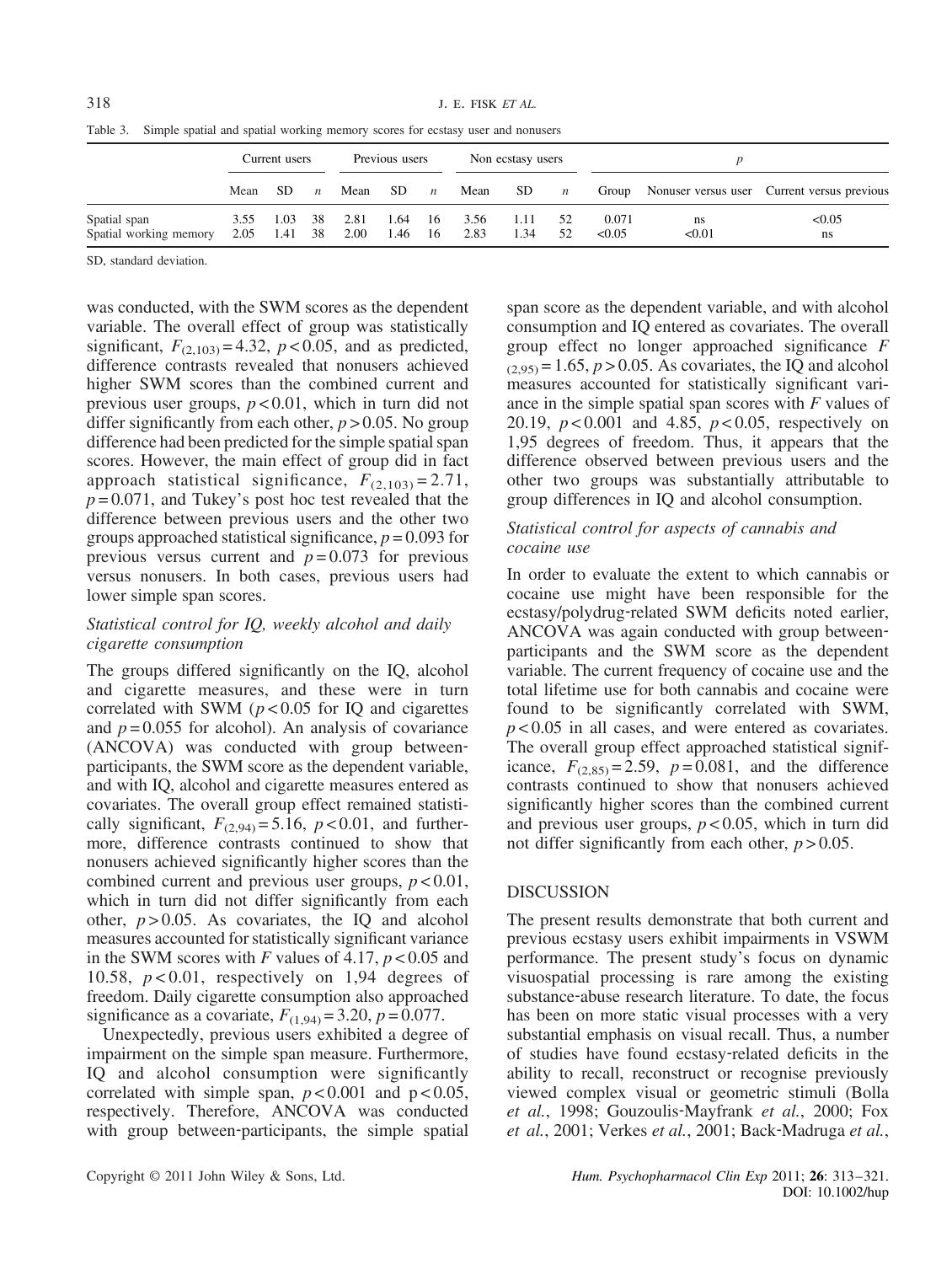2003). In one or two cases, the deficits observed appear to be dose related (Bolla et al., 1998; Fox et al., 2001; Back‐Madruga et al., 2003). In some instances, although recognition was unimpaired, ecstasy users took longer to confirm the identity previously seen visual targets (Gouzoulis‐Mayfrank et al., 2000; Verkes *et al.*, 2001). These ecstasy-related impairments may reflect the adverse effects of the drug on occipital processes. Indeed, there is evidence that ecstasy use may be associated with changes in the occipital lobe. For example, in an early EEG study, Dafters et al. (1999) found that the integrity of the visual association pathway spanning the occipital–parietal–temporal areas was compromised in ecstasy users. In other research, Chang et al. (2000) conducted a neuroimaging study with a sample of 21 ecstasy users. Two to three weeks following the administration of MDMA, regional cerebral blood flow among a subsample of eight users was reduced relative to baseline across a range of neural locations including the basal ganglia, the visual cortex, superior parietal and the dorsolateral prefrontal cortex (DLPFC). The authors proposed that the subacute effects of MDMA were to increase extracellular serotonin, which because of the neurotransmitter's vasoconstrictive effects, may have given rise to reduced regional cerebral blood flow. More recently, using PET scanning, Buchert et al. (2004) showed that compared with polydrug controls and nonusers of illicit drugs, current ecstasy users had significantly reduced serotonin transporter availability in a number of regions including the occipital lobe (as well as the medial temporal lobes and precentral sulcus, mesencephalon and basal ganglia). The reduction in the occipital lobe was dose related and larger than in the other regions.

The potential effects of ecstasy on aspects of vision may also be explored through experimental protocols. For example, ecstasy users have been found to respond differently to the tilt after‐effect illusion consistent with atypical lateral inhibition of occipital neurons (Brown et al., 2007; Dickson et al., 2009). Other research has utilised transcranial magnetic stimulation. For example, the transcranial magnetic stimulation of the occipital cortex gives rise to subjective light sensations at specific thresholds determined by the minimum stimulator output intensity required to reliably produce the sensation. These thresholds were significantly lower in ecstasy users compared with controls and were negatively correlated with the frequency of ecstasy use consistent with a dose-related effect (Oliveri and Calvo, 2003). Thus, to summarise it is possible that the deficits observed among ecstasy users in the recall, reproduction and recognition of

visual stimuli may be attributable to the effects of the drug on occipital processes.

By way of contrast, VSWM, as assessed in the present study, involves considerably more than the ability to recall or recognise static visual displays. It involves the temporary storage, maintenance, processing and manipulation of visuospatial information in pursuit of goal‐related behaviours and is more reliant on prefrontal cortical resources (Cabeza and Nyberg, 2000). The absence of any ecstasy‐related deficit on the simple Corsi‐span measure suggests that basic serial processing of spatial sequences appears to remain substantially intact. It has been shown that short visual sequences, consisting of up to three locations, can be stored and maintained in a limited capacity store in the posterior parietal and occipital cortices, whereas longer sequences and irregular spatial arrangements such as the Corsi design require DLPFC resources, which augment the posterior store perhaps by facilitating chunking or by temporarily storing excess spatial information (Martin et al., 2008). Thus, the present results suggest that among ecstasy users, this network is able to cope with basic visuospatial maintenance tasks. This is not to say that the posterior store is intact. It may well be that the capacity of the store is reduced in ecstasy/polydrug users and that performance is maintained by recruiting additional DLPFC resources. However, working memory tasks of the kind reported here require the concurrent maintenance and processing of information and are known to make greater demands on DLPFC resources, which are involved in updating the contents of the posterior store and organising the potentially conflicting demands of the task (McCarthy et al., 1996; Chase et al., 2008). It appears therefore that these additional demands result in a deterioration in performance among ecstasy/polydrug users. Whereas such decrements have previously been demonstrated in the processing of verbal material (Montgomery et al., 2005; Fisk and Montgomery, 2009), the present study provides additional evidence to show that visuospatial processing is also affected.

Although no group differences were expected on the simple Corsi-type span measure, previous users registered lower scores on this task relative to nonusers and current users. However, the overall group effect fell just short of statistical significance and in any event appeared to be due to group differences in IQ and alcohol consumption rather than being attributable to ecstasy use.

A number of limitations are evident in the present research. First, following statistical controls for concurrent cannabis and cocaine use, the overall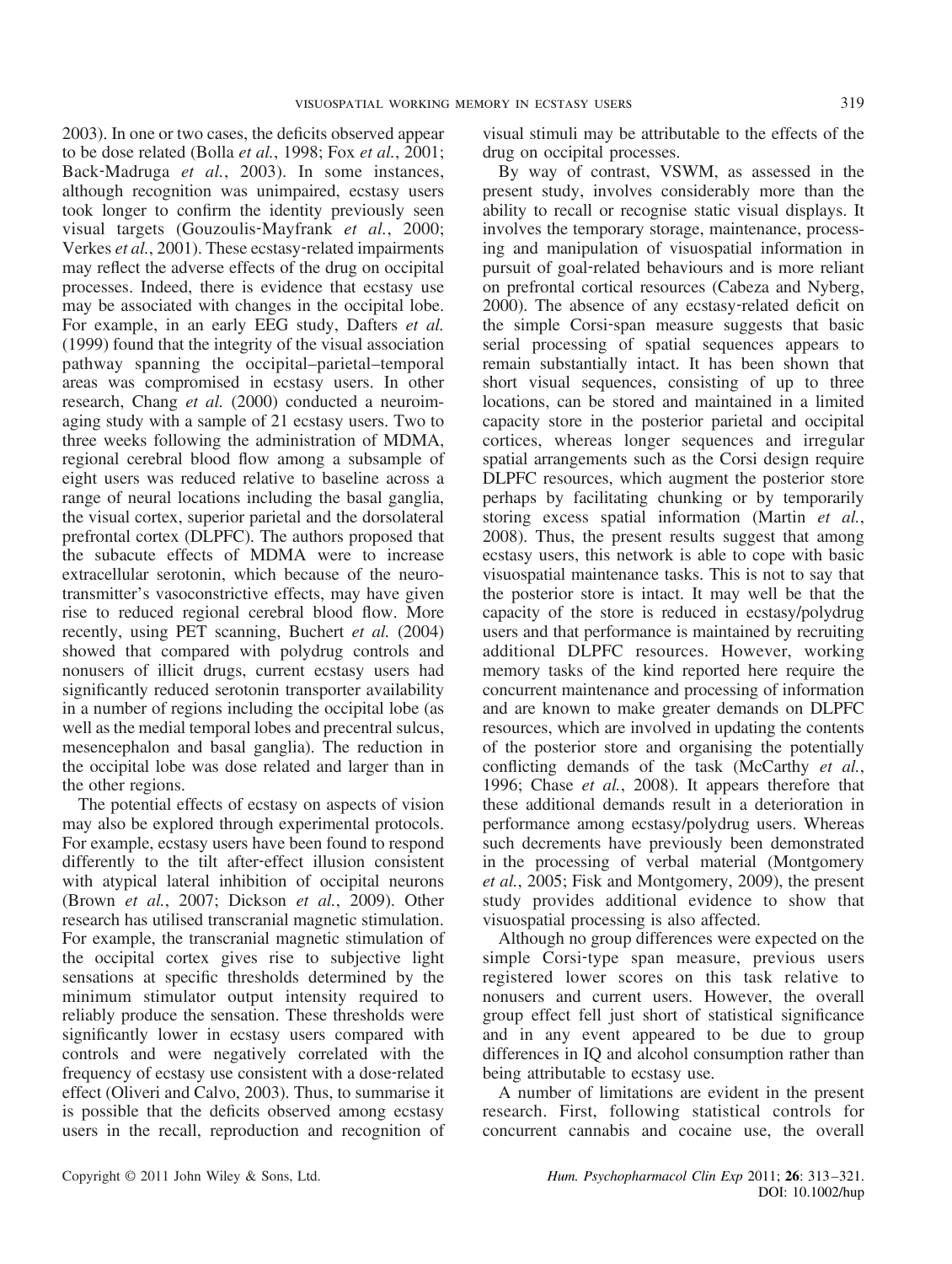group effect was reduced to a trend and although the difference contrasts continued to indicate that ecstasy/ polydrug users were significantly impaired relative to nonusers, the possibility that the deficits observed might in part be attributable to illicit drugs other than ecstasy or to some pre existing condition predating the initiation of drug use cannot be excluded. Second, there was a pronounced gender imbalance between the groups with females predominating among nonusers and previous ecstasy/polydrug users and males more prevalent among current users. Third, it must be acknowledged that as with most studies in this area, no objective measure of recent drug use such as urinalysis or hair analysis was used.

In summary, both current and previous ecstasy users exhibited deficits in the SWM task. With respect to the difference contrasts, the deficits remained statistically significant following the removal of the variance associated with cannabis and cocaine use. In view of the existing research evidence of ecstasy‐related impairment in the processes supported by the occipital and posterior parietal areas, it is possible that DLPFC resources are recruited to bolster the capacity of the posterior store thereby reducing the available capacity needed to cope with the additional processing demands that characterises the SWM task.

## CONFLICT OF INTEREST

The authors have declared no conflict of interest.

#### ACKNOWLEDGEMENT

The authors declare that, except for income received from their primary employers, this research received no specific grant from any funding agency in the public, commercial or not‐for‐profit sectors. The authors are not aware of any conflict of interest and do not have any financial interest in this piece of research.

#### REFERENCES

- Back‐Madruga C, Boone KB, Chang L, et al. 2003. Neuropsychological effects of 3,4‐methylenedioxymethamphetamine (MDMA or ecstasy) in recreational users. Clin Neuropsychol 17: 446–459.
- Bedi G, Redman J. 2008. Ecstasy use and higher-level cognitive functions: weak effects of ecstasy after control for potential confounds. Psychol Med 38: 1319–1330.
- Bhattachary S, Powell JH. 2001. Recreational use of 3,4‐methylenedioxymethamphetamine (MDMA) of 'ecstasy': evidence for cognitive impairment. Psychol Med 31: 647–658.
- Bolla KI, McCann UD, Ricaurte GA. 1998. Memory impairment in abstinent MDMA ('ecstasy') users. Neurology 51: 1532–1537.
- Brown J, Edwards M, McKone E, Ward J. 2007. A long-term ecstasy-related change in visual perception. Psychopharmacol Berl 193: 437–446.
- Brown LA, Forbes D, McConnell J. 2006. Limiting the use of verbal coding in the Visual Patterns Test. Q J Exp Psychol 59: 1169–1176.
- Buchert R, Thomasius R, Wilke F, et al. 2004. A voxel-based PET investigation of the long‐term effects of 'ecstasy' consumption on brain serotonin transporters. Am J Psychiatry 161: 1181-1189.
- Cabeza R, Nyberg L. 2000. Imaging cognition II: an empirical review of 275 PET and fMRI studies. J Cogn Neurosci 12: 1-47.
- Chang L, Grob CS, Ernst T, et al. 2000. Effect of ecstasy 3,4‐ methylenedioxymethamphetamine (MDMA) on cerebral blood flow: a co-registered SPECT and MRI study. Psychiatry Res 98: 15–28.
- Chase HW, Clark L, Sahakian BJ, Bullmore ET, Robbins TW. 2008. Dissociable roles of prefrontal subregions in self-ordered working memory performance. Neuropsychologia 46: 2650–2661.
- Dafters RI, Duffy F, O'Donnell PJ, Bouquet C. 1999. Level of use of 3,4‐methylenedioxymethamphetamine (MDMA or Ecstasy) in humans correlates with EEG power and coherence. Psychopharmacol Berl 145: 82–90.
- Dean GM, Dewhurst SA, Whittaker A. 2008. Dynamic visual noise interferes with storage in visual working memory. Exp Psychol 55: 283–289.
- Dickson C, Bruno R, Brown J. 2009. Investigating the role of serotonin in visual orientation processing using an 'ecstasy' (MDMA)‐based research model. Neuropsychobiology 60: 204–212.
- Fisk JE. 2004. The relative magnitudes of age related deficits in verbal and visuo‐spatial working memory [abstract]. Proc Br Psychol Soc 12: 169.
- Fisk JE, Montgomery C. 2009. Evidence for selective executive function deficits in ecstasy/polydrug users. J Psychopharmacol 23: 40–50.
- Fisk JE, Montgomery C, Wareing M, Murphy P. 2005. Reasoning deficits in ecstasy (MDMA) polydrug users. Psychopharmacol Berl 181: 550–559.
- Fox HC, McLean A, Turner JJD, Parrott AC, Rogers R, Sahakian BJ. 2002. Neuropsychological evidence of a relatively selective profile of temporal dysfunction in drug-free MDMA ('ecstasy') polydrug users. Psychopharmacol Berl 162: 203–214.
- Fox HC, Parrott AC, Turner JJD. 2001. Ecstasy use: cognitive deficits related to dosage rather than self‐reported problematic use of the drug. J Psychopharmacol 15: 273–281.
- Gouzoulis‐Mayfrank E, Daumann J, Tuchtenhagen F, et al. 2000. Impaired cognitive performance in drug free users of recreational ecstasy (MDMA). J Neurol Neurosurg Psychiatry 68: 719–725.
- Halpern JH, Pope HG, Jr, Sherwood AR, Barry S, Hudson JI, Yurgelun-Todd D. 2004. Residual neuropsychological effects of illicit 3,4‐ methylenedioxymethamphetamine (MDMA) in individuals with minimal exposure to other drugs. Drug Alcohol Depend 75: 135–147.
- Hanson KL, Luciana M. 2010. Neurocognitive impairments in MDMA and other drug users: MDMA alone may not be a cognitive risk factor. J Clin Exp Neuropsychol 32: 337–349.
- Martin R, Houssemand C, Schiltz C, Burnod Y, Alexandre F. 2008. Is there continuity between categorical and coordinate spatial relations coding? Evidence from a grid/no‐grid working memory paradigm. Neuropsychologia 46: 576–594.
- McCann UD, Mertl M, Eligulashvili V, Ricaurte GA. 1999. Cognitive performance in (±) 3,4‐methylenedioxymethamphetamine (MDMA, 'ecstasy') users: a controlled study. Psychopharmacol Berl 143: 417–425.
- McCann UD, Peterson SC, Ricaurte GA. 2007. The effect of catecholamine depletion by alpha‐methyl‐para‐tyrosine on measures of cognitive performance and sleep in abstinent MDMA users. Neuropsychopharmacology 32: 1695–1706.
- McCarthy G, Puce A, Constable RT, Krystal JH, Gore JC, Goldman‐Rakic P. 1996. Activation of human prefrontal cortex during spatial and nonspatial working memory tasks measured by functional MRI. Cereb Cortex 6: 600–611.
- Miyake A, Friedman NP, Emerson MJ, Witzki AH, Howerter A, Wager TD. 2000. The unity and Diversity of executive functions, and their contributions to complex "frontal lobe" tasks: A latent variable analysis. Cognit Psychol 41: 49–100.
- Montgomery C, Fisk JE, Newcombe R, Murphy PN. 2005. The differential effects of ecstasy/polydrug use on executive components: shifting, inhibition, updating and access to semantic memory. Psychopharmacol Berl 182: 262–276.